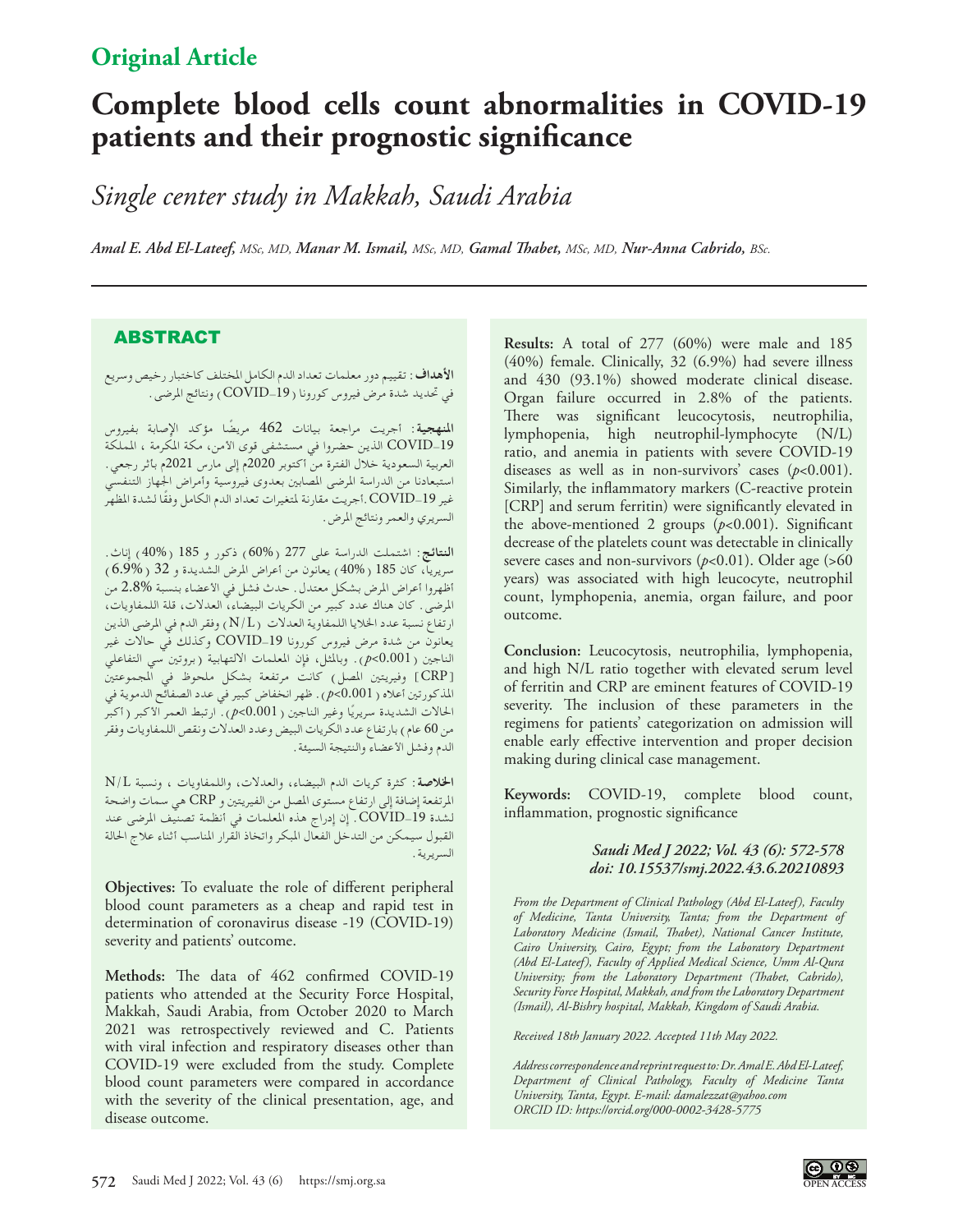Coronavirus disease-19 (COVID-19) is caused<br>subfamily it was given the name quite requirement subfamily; it was given the name acute respiratory syndrome-2 (SARS-Cov-2). Coronavirus disease-19 has been emerged by the end of 2019 and by April 2020 it became a global health pandemic.[1](#page-5-0) Human to human transmission occur through respiratory droplets and indirectly through contact with contaminated surfaces.<sup>2,[3](#page-5-2)</sup> Coronavirus disease -19 infection frequently shows flu-like symptoms and very commonly real-time polymerase chain reaction (RT-PCR) positive subjects remain without symptoms. Percentage of symptomatic patients remain very low.<sup>4</sup> Clinical manifestations are variables, ranging from asymptomatic, mild acute upper respiratory manifestations (fever, cough, and body ache) to critical illness with multiorgan failure. Approximately 80% presented with mild symptoms, 13% showed severe illness, and only 5% were critical and required intensive care unit (ICU) admission.<sup>5[-7](#page-5-5)</sup> Intensive care unit admitted patients showed high level of inflammatory cytokines specially interleukins and tumour necrosis factor-α which can affect different hematologic parameters.<sup>8</sup>

Primarily, COVID-19 affects the lower respiratory tract, although many organs could be affected either directly through viral injury or indirectly by the elevated level of cytokines and hyperinflammatory state. Cardiovascular, gastrointestinal, genitourinary, immune system, and the bone marrow are target organs for SARS-Cov-2.[9](#page-5-7) Hematologic abnormalities have been documented in many COVID-19 pneumonia in the form of lymphopenia, thrombocytopenia, and haemostatic defects. They are linked to disease severity, ICU admission, and mortality.<sup>[10](#page-5-8)</sup> Many diseases condition have shown association with various blood parameters such as neutrophil/lymphocyte ratio (NLR). Neutrophil/lymphocyte ratio is associated in patients with ulcer colitis, NLR is suggested as an active parameter or a marker of inflammation and prognosis in many diseases including inflammatory bowel disease.<sup>11</sup> Elevated NLR, and platelet/lymphocyte ratio (PLR) could be marker of worse diabetic control in men with type 2 diabetes mellitus, thyroiditis, and irritable bowel syndrome[.12-](#page-5-10)[14](#page-5-11) Inflammatory markers like NLR, PLR, and C-reactive protein (CRP) were found to be higher in COVID-19 positive patients than COVID-19

**Disclosure.** Authors have no conflict of interests, and the work was not supported or funded by any drug company.

negative subjects.[15](#page-5-12) Hemogram indexes were considered novel inflammatory markers in many recent studies in the literature.<sup>13-16</sup> The aim of this study is to investigate the complete blood count (CBC) parameters and the inflammatory parameters in COVID-19 patients and their relation to disease severity and prognostic significance.

**Methods.** This study is a retrospective record-based study that was carried out at Security Force Hospital, Makkah, Saudi Arabia, between March 2021 and June 2021. Data was collected after taking ethical approval form the Institutional Review Board of Security Force Hospital (IRB# 0394-040121). This study included 462 cases all were proved to be COVID-19 positive by molecular detection of the viral gene by RT-PCR in nasal and throat swabs. Patients were classified into mild to moderate and sever according to their clinical characteristics as published in the sixth edition of the Guideline for Diagnosis and Treatment of SARS-CoV-2 released by the National Health Commission of the People's Republic of China.<sup>17</sup> Approximately 10 ml venous blood were collected from the patients on admission and divided between ethylenediamine tetraacetic acid, 3.2% citrated blood tubes, and plane tube for serum separation. Complete blood count was carried out using Sysmex XN2000 (Wakinohama-Kaigandori Chuo-ku, Kobe, Japan) and Backman (UniCel® DxH 800 Coulter® Cellular Analysis System, USA, Brea, CA) coulter. Serum ferritin and CRP were carried out using Cobas® 6000 analyzer series (Roche Diagnostics International Ltd CH-6343 Rotkreuz Switzerland). Laboratory analysis was carried out following manufacture recommendation and standard operating procedure of the laboratory.

*Statistical analysis.* Data were analyzed using Statistical Package for the Social Sciences, version 20.0 (IBM Corp., Armonk, NY, USA). Numerical data were expressed as mean ± standard deviation (SD) or median and range as appropriate. Qualitative data were expressed as frequency and percentage. Normality test was carried out as per the sample size, Shapiro-Wilk test was considered, and a *p*-value of <0.05 denoted non-normal data. Comparison of the quantitative normally distributed data between the 2 groups was carried out using Student t-test and comparison between the 3 groups was carried out using ANOVA test followed by paired comparisons using Tukey's test. The non-normally distributed data were compared by either Mann-Whitney or Kruskal-Wallis for 2 and 3 group median comparisons consecutively. Two binary logistic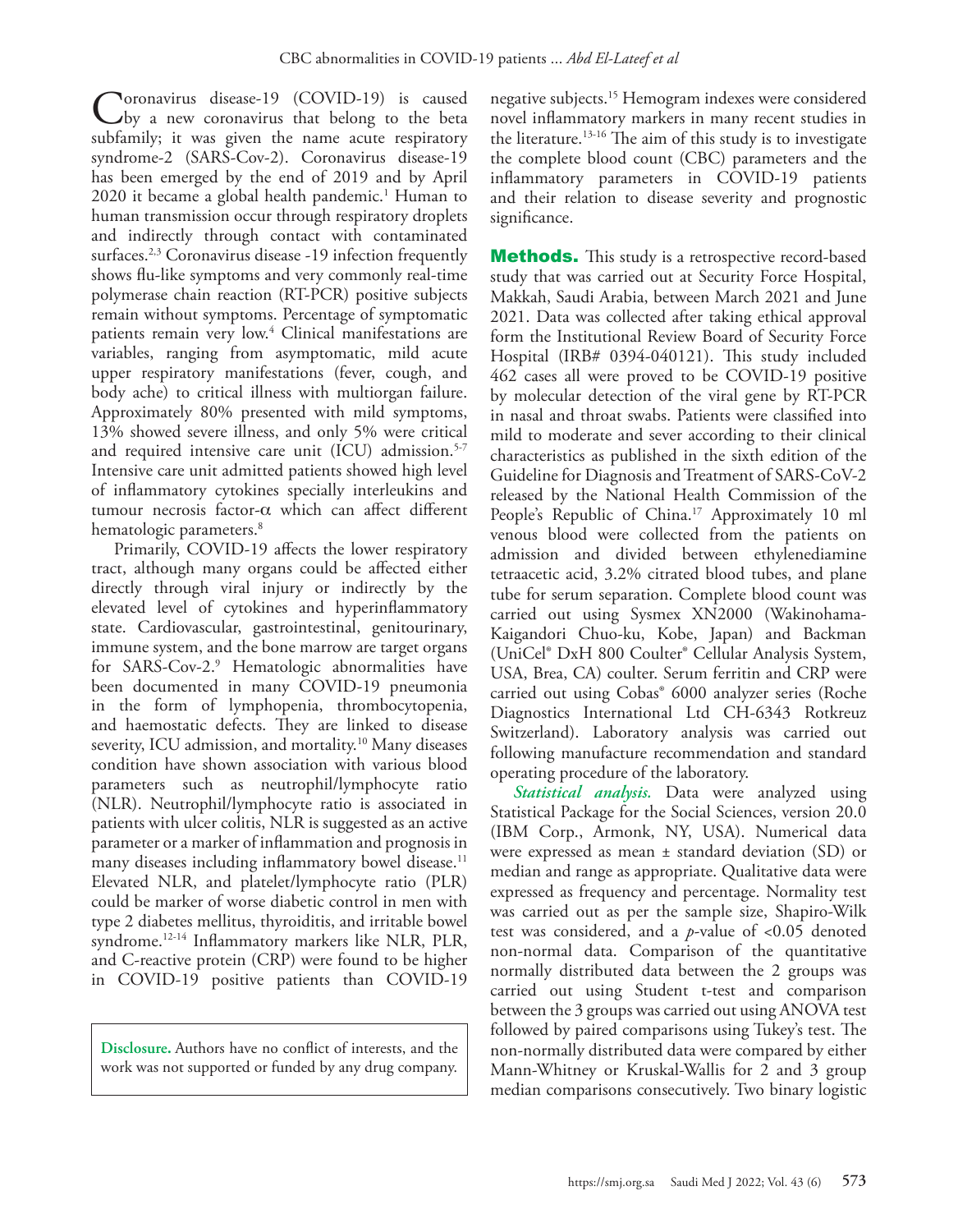regression model were used to identify the predictors of severity, organ failure, ICU admission, and death. Results were considered significant if the *p*-value was <0.05. All tests were 2-tailed.

**Results.** This study included 462 newly diagnosed COVID-19 cases. The median (minimum-maximum) age of the study group was 52.0 (1-112) years. A total of 277 (60%) were male and 185 (40%) were female. Regarding the clinical conditions of this cohort, 31 (6.7%) cases were admitted to the ICU, 13 (2.8%) cases suffered from organ failure (11 cases had respiratory failure and 2 cases had renal failure), 22 (4.8%) cases

Table 1 - Complete blood count and inflammatory parameters on admission.

| Parameters                                                         | $Mean \pm SD$   | Median (min-max)      |  |  |  |  |
|--------------------------------------------------------------------|-----------------|-----------------------|--|--|--|--|
| TLC.                                                               | $7.60 \pm 4.70$ | $(6.53(2.27-33.63))$  |  |  |  |  |
| Absolute neutrophiles                                              | $5.52 \pm 5.21$ | $4.14(0.23-53.45)$    |  |  |  |  |
| Absolute lymphocytes                                               | $1.63 \pm 0.82$ | $1.45(0.09-6.43)$     |  |  |  |  |
| Absolute monocytes                                                 | $0.52 \pm 0.23$ | $0.52(0.04-1.86)$     |  |  |  |  |
| Absolute eosinophile                                               | $0.06 \pm 0.11$ | $0.02(0.01-2.32)$     |  |  |  |  |
| Absolute basophile                                                 | $0.02 + 0.02$   | $0.02(0.01-0.19)$     |  |  |  |  |
| Нb                                                                 | $12.91 \pm 2.1$ | 13.11 (5.89-18.64)    |  |  |  |  |
| <b>RBCs</b>                                                        | $4.92 \pm 1.9$  | 4.93 (1.78-41.33)     |  |  |  |  |
| platelets                                                          | 241.93±99.82    | 226.23 (25.21-763.11) |  |  |  |  |
| N/L ratio                                                          | $4.75 \pm 7.14$ | $2.90(0.11 - 75.52)$  |  |  |  |  |
| <b>ESR</b>                                                         | $5.57 \pm 5.23$ | $4.13(0.24-53.44)$    |  |  |  |  |
| <b>CRP</b>                                                         | $1.61 \pm 0.82$ | $1.47(0.09-6.41)$     |  |  |  |  |
| Ferritin                                                           | $0.53 \pm 0.22$ | $0.56(0.04-1.86)$     |  |  |  |  |
| TLC: total leukocyte count, Hb: hemoglobin, RBCs: red blood cells, |                 |                       |  |  |  |  |

N/L: neutrophil-to-lymphocyte, ESR: erythrocyte sedimentation rate, CRP: C-reactive protein, SD: standard deviation, min: minimum, max: maximum

died, and the rest of the cases were discharged after clinical improvement and negative PCR results. Complete blood count and inflammatory parameters on admission are shown in **Table 1**.

The study group was classified according to the severity of their cases into sever cases (6.9%) and mild to moderate illness (93.1%). The mean±SD of the CBC parameters were compared; data are shown in **Table 2**. Nucleated red blood cells (RBCs) were detected in 10 (2.2%) cases. The cases that had a severe form of the disease were significantly older in age (*p*=0.002). Also, they had a significant leucocytosis, neutrophilia, lower lymphocyte count, and high NLR. The eosinophile and basophile count was significantly lower in the sever than the moderate group but still both groups had lower values than the normal reference range. Furthermore, anemia was significant in the cases with severe illness where the hemoglobin (Hb) levels and the RBCs counts were both significantly lower (*p*<0.001). The platelets count was significantly lower too  $(p=0.01)$ . Inflammatory markers (CRP and serum ferritin) were significantly higher in the severe cases (**Table 2**).

There was a significantly high mortality rate in elderly patients (*p*=0.002). There was a significant association between high total leukocyte count (TLC), neutrophil, basophil count, NLR, CRP, serum ferritin, low platelet, Hb levels, and patients' mortality (**Table 2**).

The study group was classified according to the age into 2 age groups as follow: 323 (69.9%) young age  $( $60$  years) cases  $(62.8\%$  male and  $37.1\%$  female),$ 139 (30.1%) old age (>60 years) cases (53.2% male and 46.8% female). This gender distribution in the

Table 2 - Comparison of the complete blood count and other studied parameters according to the severity of the disease and patients outcome.

| Parameters                                                                                                                                                                                                               |                            | Severity of the disease | Outcome    |                     |                     |         |  |  |
|--------------------------------------------------------------------------------------------------------------------------------------------------------------------------------------------------------------------------|----------------------------|-------------------------|------------|---------------------|---------------------|---------|--|--|
|                                                                                                                                                                                                                          | Mild to moderate $(n=430)$ | Sever $(n=32)$          | $P$ -value | Recovered $(n=439)$ | Dead $(n=23)$       | P-value |  |  |
| Age                                                                                                                                                                                                                      | $50.33 \pm 18.2$           | $61.03 \pm 19.52$       | 0.002      | $50.33 \pm 18.22$   | $61.05 \pm 19.53$   | 0.002   |  |  |
| <b>TLC</b>                                                                                                                                                                                                               | $6.921 \pm 3.3$            | $16.32 \pm 9.73$        | < 0.001    | $7.12 \pm 3.53$     | $18.93 \pm 9.23$    | < 0.001 |  |  |
| Absolute neutrophiles                                                                                                                                                                                                    | $4.8 \pm 4.0$              | $14.37 \pm 9.71$        | < 0.001    | $4.93 \pm 4.23$     | $17.13 \pm 9.13$    | < 0.001 |  |  |
| Absolute lymphocytes                                                                                                                                                                                                     | $1.62 \pm 0.8$             | $1.22 \pm 0.84$         | 0.006      | $1.64 \pm 0.81$     | $1.13 \pm 0.53$     | 0.002   |  |  |
| N/L ratio                                                                                                                                                                                                                | $3.72 \pm 3.5$             | $18.11 \pm 19.23$       | < 0.001    | $3.81 \pm 4.23$     | $21.93 \pm 19.64$   | < 0.001 |  |  |
| Absolute monocytes                                                                                                                                                                                                       | $0.63 \pm 0.3$             | $0.63 \pm 0.42$         | 0.764      | $0.52 \pm 0.24$     | $0.64 \pm 0.33$     | 0.525   |  |  |
| Absolute eosinophile                                                                                                                                                                                                     | $0.0611\pm0.09$            | $0.19\pm0.43$           | 0.04       | $0.06 \pm 0.13$     | $0.13 \pm 0.42$     | 0.018   |  |  |
| Absolute basophile                                                                                                                                                                                                       | $0.02 \pm 0.02$            | $0.03 \pm 0.03$         | 0.003      | $0.02 \pm 0.02$     | $0.04 \pm 0.041$    | < 0.001 |  |  |
| Hb                                                                                                                                                                                                                       | $13.1 \pm 2.0$             | $10.24 \pm 2.72$        | < 0.001    | $13.12 \pm 2.00$    | $9.32 \pm 2.61$     | < 0.001 |  |  |
| <b>RBCs</b>                                                                                                                                                                                                              | $5.01 \pm 1.9$             | $3.72 \pm 0.91$         | < 0.001    | $5.04 \pm 1.91$     | $3.41\pm0.9$        | < 0.001 |  |  |
| platelets                                                                                                                                                                                                                | $245.24 \pm 95.4$          | $198.11 \pm 141.15$     | 0.01       | $246.01 \pm 97.84$  | $160.74 \pm 106.42$ | 0.01    |  |  |
| <b>ESR</b>                                                                                                                                                                                                               | $37.61 \pm 26.9$           | $56.66 \pm 28.40$       | 0.008      | $38.33 \pm 27.43$   | $41.62 \pm 20.01$   | 0.723   |  |  |
| <b>CRP</b>                                                                                                                                                                                                               | $4.13 \pm 5.6$             | $11.14 \pm 8.82$        | < 0.001    | $4.20 \pm 5.82$     | $11.77 \pm 9.52$    | < 0.001 |  |  |
| Ferritin                                                                                                                                                                                                                 | $655.12 \pm 1866.14$       | 2633.80±4723.63         | < 0.001    | $671.31 \pm 185.1$  | 3152.15±553.43      | < 0.001 |  |  |
| Data are presented as mean ± standard deviation (SD). TLC: total leukocyte count, Hb: hemoglobin, RBCs: red blood cells, N/L: neutrophil-to-<br>lymphocyte, ESR: erythrocyte sedimentation rate, CRP: C-reactive protein |                            |                         |            |                     |                     |         |  |  |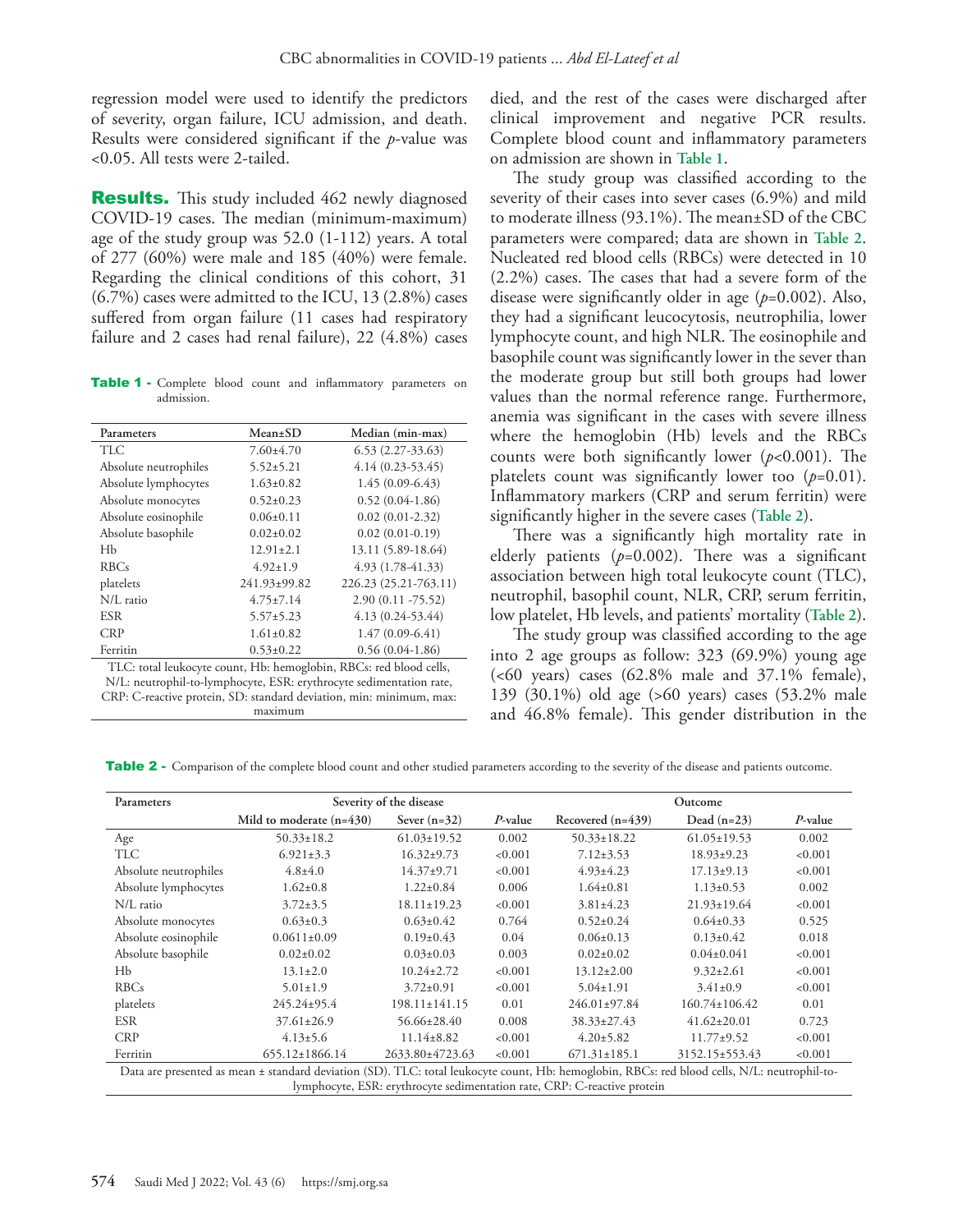young age and old age groups showed significant higher prevalence in the male gender (*p*=0.009).

Regarding the disease severity and gender of the patients, 8.3% of male were admitted to ICU versus 4.3% female (*p*=0.01). Also, significant higher death rate was recorded in the male group; 6.5% versus 2.2% female (*p*=0.01). There were significant higher percentages of organ failure, ICU admission, and death in the old age group (>60 years) than the other age groups. It is worthy to mention that none of the patients aged <18 years and diagnosed with COVID-19 experienced organ failure or required ICU admission and all of them were cured and discharged without complication (**Table 3**).

The CBC findings were compared among these 2 age groups and a significant difference was noted in the TLC, absolute neutrophiles, lymphocytes, monocytes

Table 3 - The association of the clinical severity with the different age groups.

| Parameters                                                                                                                                                                 | $<60$ years<br>$(n=323)$      | $>60$ years<br>$(n=139)$ | $P$ -value |  |  |  |  |
|----------------------------------------------------------------------------------------------------------------------------------------------------------------------------|-------------------------------|--------------------------|------------|--|--|--|--|
| Organ failure*                                                                                                                                                             | 12(8.2)<br>1(0.3)<br>< 0.001  |                          |            |  |  |  |  |
| Admission to ICU                                                                                                                                                           | 13(4.0)                       | 18 (12.9)                | 0.004      |  |  |  |  |
| Death                                                                                                                                                                      | 17(12.2)<br>5(1.5)<br>< 0.001 |                          |            |  |  |  |  |
| Data are presented as a number and precentage (%). ICU: intensive<br>care unit, *Organ failure include both respiratory failure (11 cases) and<br>renal failure (2 cases). |                               |                          |            |  |  |  |  |

Table 4 - Comparison of the hematological parameters according to the age groups.

| Parameters               | $<60$ years<br>$(n=323)$     | $>60$ years<br>$(n=139)$      | $P$ -value |
|--------------------------|------------------------------|-------------------------------|------------|
| <b>TLC</b>               | $6.95 \pm 3.84$ <sup>b</sup> | $9.17 \pm 6.01$ <sup>a</sup>  | < 0.001    |
| Absolute<br>neutrophiles | $4.89{\pm}4.41^{\rm b}$      | $6.93 \pm 6.00^{\circ}$       | < 0.001    |
| Absolute<br>lymphocytes  | $1.65 \pm 1.15^a$            | $1.49 \pm 0.78$ <sup>a</sup>  | 0.001      |
| N/L ratio                | $3.75 \pm 4.36$              | $6.92 \pm 10.57$ <sup>a</sup> | < 0.001    |
| Absolute monocytes       | $0.55 \pm 0.30^b$            | $0.64 \pm 0.30$ <sup>a</sup>  | 0.001      |
| Absolute eosinophile     | $0.06 \pm 0.08$              | $0.07 \pm 0.21$               | 0.49       |
| Absolute basophile       | $0.02 + 0.02$                | $0.02 + 0.02$                 | 0.14       |
| Hb                       | $13.21 \pm 1.61^b$           | $12.21 \pm 2.32$ <sup>a</sup> | < 0.001    |
| <b>RBCs</b>              | $5.11 \pm 0.41$ <sup>b</sup> | $4.62+1.16^a$                 | 0.046      |
| Platelets                | 238.79±75.60                 | 244.16±114.29                 | 0.68       |
| <b>ESR</b>               | $35.04 \pm 22.96$            | $46.2 \pm 27.42$ <sup>a</sup> | 0.002      |
| <b>CRP</b>               | $4.03{\pm}4.98^{\rm b}$      | $5.8 \pm 6.93$ <sup>a</sup>   | 0.013      |
| Ferritin                 | 777.82±137.26                | 810.52±180.07                 | 0.698      |

Data are presented as mean ± standard deviation (SD). Groups having the same letters (a or b) showed no significant variation. TLC: total leukocyte count, Hb: hemoglobin, RBCs: red blood cells, N/L: neutrophil-tolymphocyte, ESR: erythrocyte sedimentation rate, CRP: C-reactive protein

counts, Hb, NLR, and RBCs (**Table 4**). The TLC, neutrophiles, and monocytes showed significant higher values at the old age group than the young age group (*p*<0.001). No significant difference was detected between the age group. However, there was significant lower lymphocyte count in old age group (*p*=0.001). The Hb level and the RBCs count were both significantly low at the old age group compared to the young and adult age groups. Nucleated RBCs was detected in 7 cases of the old age group, 3 of the young and adult groups without significant difference (*p*=0.07).

Two binary logistic regression models were used; one to determine the association between TLC, differential count, and the disease severity. First of these models reveals the significance of TLC only with 96.1% overall correction in predicting the patient to his group according to the TLC (**Table 5**). Second model determine the strength of association of the acute phase reactant (CRP, ESR, and ferritin) and it reveals the significance of CRP only with 95.4% overall correction in predicting the patient to his group according to the CRP level (**Table 5**).

**Discussion.** This study demonstrated the abnormalities seen in CBC parameters together with some inflammatory markers in relation to disease severity and outcome in COVID-19 patients. In regards to the gender distribution in this study, males were more affected by COVID-19 than females. Vahidy et al<sup>18</sup> reported higher rate of COVID-19 positivity, more severe clinical manifestations and poor outcome among male patients when compared to female patients and more severe disease in male than female patients.<sup>19,[20](#page-5-18)</sup>

The current study demonstrated that leucocytosis, neutrophilia, high NLR were associated with more severe disease[.20](#page-5-18) These findings were similar to Taj et  $al$ ,<sup>[21](#page-6-0)</sup> who reported high NLR and leucocytosis in 101 SARS-Cov-2 infected patients. Yan et  $al^{22}$  $al^{22}$  $al^{22}$  showed that high NLR was associated with COVID-19 severity. Lio et al<sup>23</sup> found high NLR in patients with severe COVID-19 and was significantly associated with higher mortality rate. Our study showed that lymphopenia was in most of the COVID-19 patients with significant lower values in the severe cases  $(p=0.006)$  similar to the earlier finding.<sup>21</sup> Huang et al<sup>7</sup> and the centre for disease control in the United States of America reported lymphopenia as the most frequent hematologic abnormality among SARS-Cov-2 infection.[8](#page-5-6)[,22](#page-6-1)[,23](#page-6-2) Many studies reported significant association between lymphopenia and COVID-19 severity and mortality.<sup>24-[27](#page-6-4)</sup> This study showed significant lower platelet count among severe cases compared to the moderate cases  $(p=0.01)$ .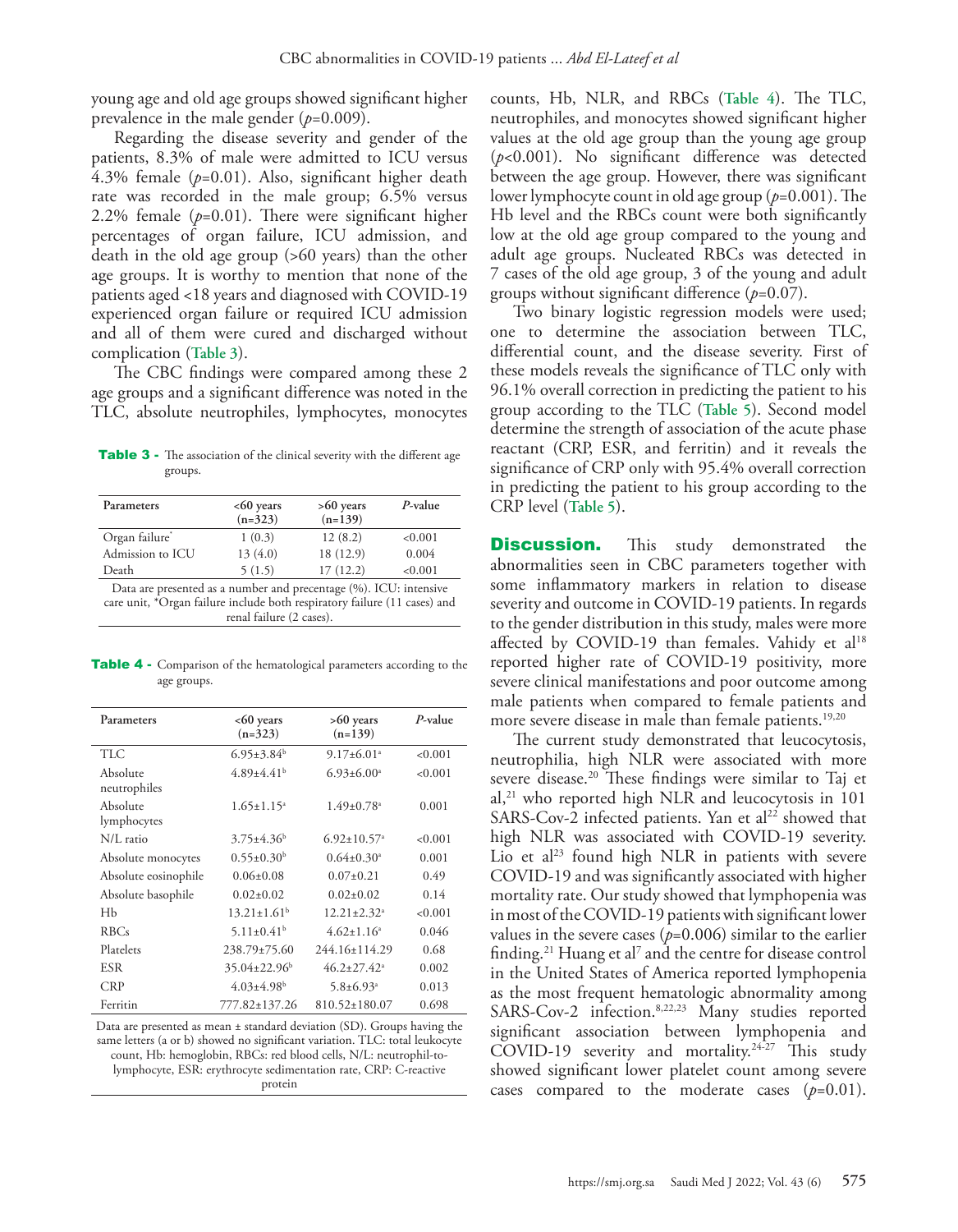#### CBC abnormalities in COVID-19 patients ... *Abd El-Lateef et al*

|  |  | Table 5 - Logistic regression analyses to identify the predictors of severity, organ failure, intensive care unit admission, and death. |  |  |  |  |  |  |  |  |
|--|--|-----------------------------------------------------------------------------------------------------------------------------------------|--|--|--|--|--|--|--|--|
|--|--|-----------------------------------------------------------------------------------------------------------------------------------------|--|--|--|--|--|--|--|--|

| Type of variables                                          | B         | S.E.   | Wald   | df | Sig.  | $Exp(B)$ OR | 95% CI for EXP (B) |         |
|------------------------------------------------------------|-----------|--------|--------|----|-------|-------------|--------------------|---------|
|                                                            |           |        |        |    |       |             | Lower              | Upper   |
| Variables in the equation (TLC,                            |           |        |        |    |       |             |                    |         |
| differential count, and age)                               |           |        |        |    |       |             |                    |         |
| <b>TLC</b>                                                 | 0.306     | 0.127  | 5.754  | 1  | 0.016 | 1.358       | 1.058              | 1.743   |
| Absolute neutrophiles                                      | $-0.062$  | 0.129  | 0.234  |    | 0.629 | 0.940       | 0.730              | 1.210   |
| Absolute lymphocytes                                       | $-0.481$  | 0.455  | 1.118  |    | 0.290 | 0.618       | 0.254              | 1.507   |
| N/L ratio                                                  | 0.086     | 0.068  | 1.570  |    | 0.210 | 1.089       | 0.953              | 1.246   |
| Absolute eosinophiles                                      | 1.727     | 1.288  | 1.797  |    | 0.180 | 5.625       | 0.450              | 70.260  |
| Absolute basophile                                         | $-13.656$ | 10.046 | 1.848  | 1  | 0.174 | 0.000       | 0.000              | 417.342 |
| Age                                                        | $-0.003$  | 0.013  | 0.040  | 1  | 0.842 | 0.998       | 0.973              | 1.022   |
| Variables in the equation (ferritin,<br>CRP, ESR, and age) |           |        |        |    |       |             |                    |         |
| Ferritin                                                   | 0.000     | 0.000  | 1.866  | 1  | 0.172 | 1.000       | 1.000              | 1.000   |
| <b>CRP</b>                                                 | 0.150     | 0.034  | 19.975 | 1  | 0.000 | 1.162       | 1.088              | 1.241   |
| <b>ESR</b>                                                 | 0.019     | 0.011  | 2.868  | 1  | 0.090 | 1.019       | 0.997              | 1.041   |
| age                                                        | $-0.008$  | 0.020  | 0.183  | 1  | 0.669 | 0.992       | 0.954              | 1.030   |
| Variables in the equation (ferritin,                       |           |        |        |    |       |             |                    |         |
| CRP, ESR, N-L ratio_A, and age)                            |           |        |        |    |       |             |                    |         |
| Ferritin                                                   | 0.000     | 0.000  | 1.900  | 1  | 0.168 | 1.000       | 1.000              | 1.000   |
| <b>CRP</b>                                                 | 0.135     | 0.036  | 13.860 |    | 0.000 | 1.144       | 1.066              | 1.228   |
| <b>ESR</b>                                                 | 0.021     | 0.012  | 3.263  |    | 0.071 | 1.021       | 0.998              | 1.045   |
| N/Lratio_A                                                 | 0.097     | 0.041  | 5.596  |    | 0.018 | 1.102       | 1.017              | 1.194   |
| Age                                                        | 0.017     | 0.020  | 0.682  |    | 0.409 | 0.983       | 0.945              | 1.023   |
| Constant                                                   | $-5.269$  | 1.198  | 19.335 |    | 0.000 | 0.005       |                    |         |

B: Represents the unstandardized regression weight, SE: standard error, df: degree of freedom, Wald: Wald Chi-squared test, Sig.: significant, Exp(B): exponentiation of the B coefficient, OR: odds ratio, CI: confidence interval, TLC: total leukocyte count, N/L: neutrophil-to-lymphocyte, CRP: C-reactive protein, ESR: erythrocyte sedimentation rate

Furthermore, on comparing the patient's outcome, platelets count was significantly lower in non-survivors. This could be explained by the fact that our severe cases also included the critical patients. Similarly, Liao et  $al<sup>23</sup>$ reported thrombocytopenia in both severe and critical COVID-19 patients and mild thrombocytopenia was reported in 20% of COVID-19 patients in a study carried out by Fan et al.<sup>[26](#page-6-5)</sup> On the other hand, Taj et al<sup>21</sup> found no association between platelet count and disease severity. However, COVID-19 infection or COVID vaccines may trigger autoimmune thrombocytopenia.<sup>[14](#page-5-11)</sup>

In regards to patient's outcome, non-survivors showed significant leucocytosis, neutrophilia, high NLR, lower platelet, RBCs count, and lower Hb concentration when compared to those who recovered. On the same context, a study reported higher neutrophil count in patients who died of COVID-19.[26](#page-6-5),[27](#page-6-6) This study revealed that non-survivors showed leucocytosis and absolute neutrophilia. Neutrophilia in patients who died of COVID-19 could be explained by the cytokine storm which is a prominent manifestation in severe SARS-Cov-2 infection.[27](#page-6-6)[,28](#page-6-4) Elevated NLR, decreased lymphocyte count have been previously reported in other works as well.<sup>27</sup> The current study showed lower

RBCs count and Hb concentration in severe COVID-19 patients when compared to those with moderate clinical disease. Similar finding was reported by Arya et al.<sup>[29](#page-6-7)</sup> The increased risk of anemia in severe COVID-19 disease and the association between anemia and poor patients' outcome was reported in various studies.<sup>[31](#page-6-8)-33</sup> It was observed that anemic patients are at risk of developing severe form of COVID-19.<sup>30,31</sup> However, Cai et al<sup>17</sup> found no association between Hb level and severity of COVID-19. The current study showed correlation between CBC abnormalities in COVID-19 patients and age. The overall magnitude of CBC abnormalities including leucocytosis, neutrophilia, increased NLR, lymphopenia, and anemia were associated with old age (>60 years). These findings agreed with previous studies that reported an association between neutrophilia and age  $>50$  years old.<sup>[26,](#page-6-5)32</sup> They also reported lower platelet count in this age group which was not found in the current study.<sup>32</sup>

Binary logistic regression models reveals the significance of TLC and CRP with 95.4 and 96.1 overall correction. However, in both models the odds ratio were 1.35 and 1.16 that denotes a low risk despite being significant. Data were adjusted and revised for sever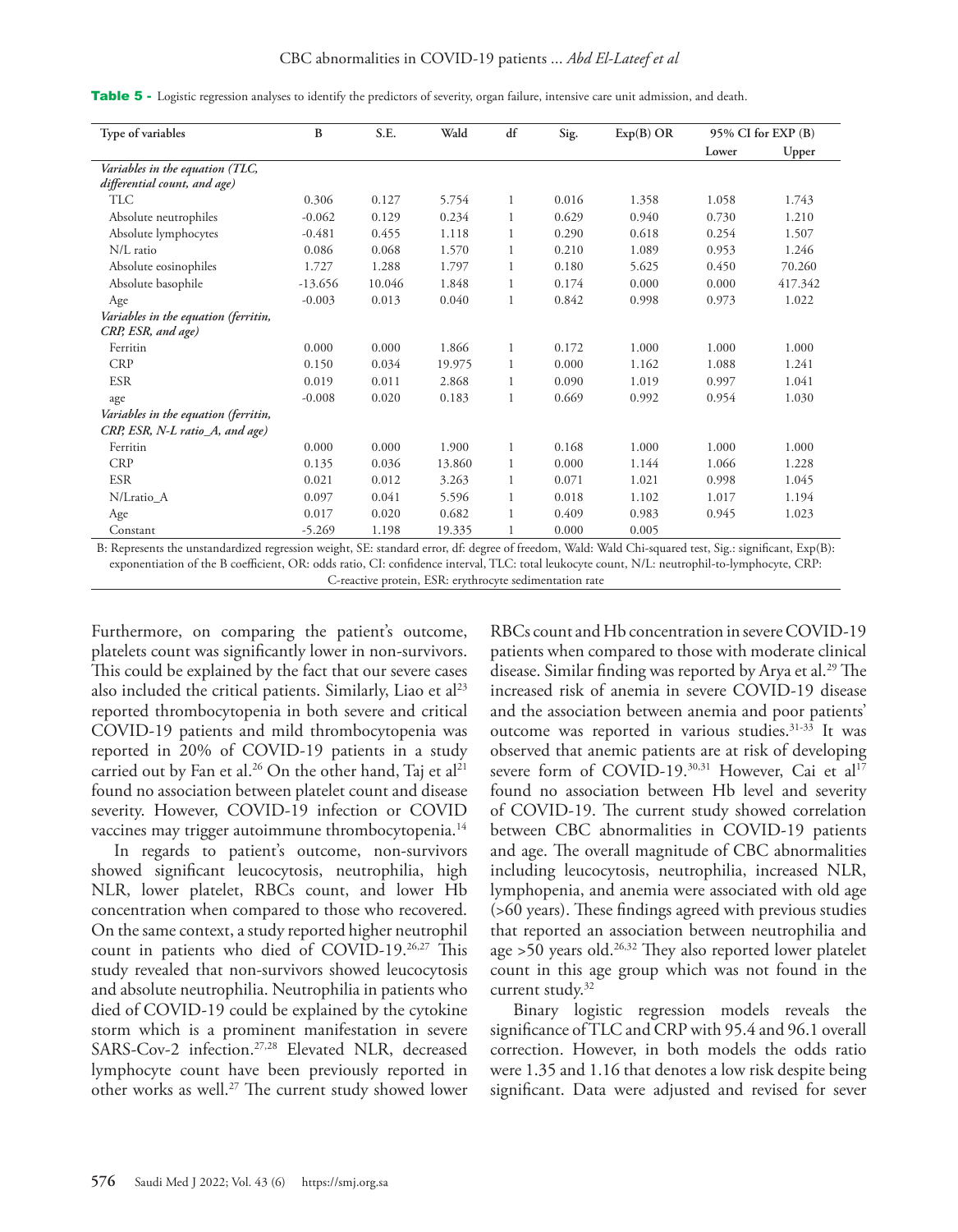cases, which indicate a markedly elevated TLC which continued until patients' death which mostly related to the development of cytokine syndrome (**Table 5**). In the current study values of serum ferritin and CRP were significantly higher in severe COVID-19 patients when compared to moderate and in non-survivors when compared to survivors. Similar findings reported that high serum ferritin and CRP were associated with ICU admission and mortality in COVID-19 patients.<sup>32,[33](#page-6-9)</sup> Taj et al $21$  reported increased serum ferritin, lactate dehydrogenase, and CRP level in severe and critical COVID-19 patient when compared to mild clinical disease.

*Study limitations.* This study is a retrospective study that described the laboratory changes we found in the COVID-19 sero-positive cases. Most of the described changes were explained by cytokine storm syndrome but no laboratory investigation prove this explanation. For this purpose, measurement of serum cytokine levels such as IL-6 would be helpful and recommended in future studies. In the same context, thrombocytopenis was detected in sever cases that could be due to either autoimmune destruction or consumption in disseminated intra vascular coagulopathy process that needs further coagulation studies.

In conclusion, a simple, rapid, and cheap test such as CBC can reveal major abnormalities in COVID-19 infected cases that includes leukocytosis, neutrophilia, lymphopenia, and high NLR. Monitoring all the haematological parameters including novel hemograms NLR, and acute phase reactant (CRP, serum ferritin, and ESR) can aid in identification of potentially severe cases at early stages, enabling early effective intervention and proper decision-making during patient's therapy.

Acknowledgment. *The authors gratefully acknowledge Avail Research Help (www.availresearhhelp.com) for English language editing.*

### References

- <span id="page-5-0"></span> 1. [Araya S, Mamo MA, Tsegay YG, Atlaw A, Aytenew A,](https://pubmed.ncbi.nlm.nih.gov/34153056/)  [Hordofa A, et al. Blood coagulation parameter abnormalities in](https://pubmed.ncbi.nlm.nih.gov/34153056/)  [hospitalized patients with confirmed COVID-19 in Ethiopia.](https://pubmed.ncbi.nlm.nih.gov/34153056/)  *PLoS One* [2021; 16: e0252939.](https://pubmed.ncbi.nlm.nih.gov/34153056/)
- <span id="page-5-1"></span> 2. [Burki TK. Coronavirus in China.](https://pubmed.ncbi.nlm.nih.gov/32027848/) *Lancet Respir Med* 2020; 8: [238.](https://pubmed.ncbi.nlm.nih.gov/32027848/)
- <span id="page-5-2"></span> 3. [Yang L, Liu S, Liu J, Zhang Z, Wan X, Huang B, et al.](https://pubmed.ncbi.nlm.nih.gov/32712629/)  [COVID-19: immunopathogenesis and immunotherapeutics.](https://pubmed.ncbi.nlm.nih.gov/32712629/)  *[Signal Transduct Target Ther](https://pubmed.ncbi.nlm.nih.gov/32712629/)* 2020; 5: 128.
- <span id="page-5-3"></span> 4. [Mehta P, McAuley DF, Brown M, Sanchez E, Tattersall RS,](https://pubmed.ncbi.nlm.nih.gov/32192578/)  [Manson JJ. COVID-19: consider cytokine storm syndromes](https://pubmed.ncbi.nlm.nih.gov/32192578/)  [and immunosuppression.](https://pubmed.ncbi.nlm.nih.gov/32192578/) *Lancet* 2020; 395: 1033-1034.
- <span id="page-5-4"></span> 5. [Tang N, Li D, Wang X, Sun Z. Abnormal coagulation](https://pubmed.ncbi.nlm.nih.gov/32073213/)  [parameters are associated with poor prognosis in patients with](https://pubmed.ncbi.nlm.nih.gov/32073213/)  [novel coronavirus pneumonia.](https://pubmed.ncbi.nlm.nih.gov/32073213/) *J Thromb Haemost* 2020; 18: [844-847.](https://pubmed.ncbi.nlm.nih.gov/32073213/)
- 6. [Shang Y, Pan C, Yang X, Zhong M, Shang X, Wu Z, et al.](https://pubmed.ncbi.nlm.nih.gov/32506258/)  [Management of critically ill patients with COVID-19 in ICU:](https://pubmed.ncbi.nlm.nih.gov/32506258/)  [statement from front-line intensive care experts in Wuhan,](https://pubmed.ncbi.nlm.nih.gov/32506258/)  China. *[Ann Intensive Care](https://pubmed.ncbi.nlm.nih.gov/32506258/)* 2020; 10: 73.
- <span id="page-5-5"></span> 7. [Huang C, Wang Y, Li X, Ren L, Zhao J, Hu Y, et al. Clinical](https://pubmed.ncbi.nlm.nih.gov/31986264/)  [features of patients infected with 2019 novel coronavirus in](https://pubmed.ncbi.nlm.nih.gov/31986264/)  Wuhan, China. *Lancet* [2020; 395: 497-506.](https://pubmed.ncbi.nlm.nih.gov/31986264/)
- <span id="page-5-6"></span> 8. [Ladikou EE, Sivaloganathan H, Milne KM, Arter WE,](https://pubmed.ncbi.nlm.nih.gov/32694169/)  [Ramasamy R, Saad R, et al. Von Willebrand factor \(vWF\):](https://pubmed.ncbi.nlm.nih.gov/32694169/)  [marker of endothelial damage and thrombotic risk in](https://pubmed.ncbi.nlm.nih.gov/32694169/)  COVID-19? *Clin Med (Lond)* [2020; 20: e178-e182.](https://pubmed.ncbi.nlm.nih.gov/32694169/)
- <span id="page-5-7"></span> 9. [Lippi G, Plebani M, Henry BM. Thrombocytopenia is associated](https://pubmed.ncbi.nlm.nih.gov/32178975/)  [with severe coronavirus disease 2019 \(COVID-19\) infections: a](https://pubmed.ncbi.nlm.nih.gov/32178975/)  meta-analysis. *Clin Chim Acta* [2020; 506: 145-148.](https://pubmed.ncbi.nlm.nih.gov/32178975/)
- <span id="page-5-8"></span>10. [Aktas G. A comprehensive review on rational and effective](https://experimentalbiomedicalresearch.com/ojs/index.php/ebr/article/view/142/82)  [treatment strategies against an invisible enemy; SARS Cov-2](https://experimentalbiomedicalresearch.com/ojs/index.php/ebr/article/view/142/82)  infection. *Exp Biomed Res* [2020; 3: 293-311.](https://experimentalbiomedicalresearch.com/ojs/index.php/ebr/article/view/142/82)
- <span id="page-5-9"></span>11. [Posul E, Yilmaz B, Aktas G, Kurt M. Does neutrophil-to](https://pubmed.ncbi.nlm.nih.gov/25576331/)[lymphocyte ratio predict active ulcerative colitis?](https://pubmed.ncbi.nlm.nih.gov/25576331/) *Wien Klin Wochenschr* [2015; 127: 262-265.](https://pubmed.ncbi.nlm.nih.gov/25576331/)
- <span id="page-5-10"></span>12. [Bilgin S, Aktas G, Zahid Kocak M, Atak BM, Kurtkulagi O,](https://pubmed.ncbi.nlm.nih.gov/31250688/)  [Duman TT, et al. Association between novel inflammatory](https://pubmed.ncbi.nlm.nih.gov/31250688/)  [markers derived from hemogram indices and metabolic](https://pubmed.ncbi.nlm.nih.gov/31250688/)  [parameters in type 2 diabetic men.](https://pubmed.ncbi.nlm.nih.gov/31250688/) *Aging Male* 2020; 23: [923-927.](https://pubmed.ncbi.nlm.nih.gov/31250688/)
- <span id="page-5-13"></span>13. [Aktas G, Sit M, Dikbas O, Erkol H, Altinordu R, Erkus E, et](https://pubmed.ncbi.nlm.nih.gov/29489971/)  [al. Elevated neutrophil-to-lymphocyte ratio in the diagnosis of](https://pubmed.ncbi.nlm.nih.gov/29489971/)  Hashimoto's thyroiditis. *[Rev Assoc Med Bras \(1992\)](https://pubmed.ncbi.nlm.nih.gov/29489971/)* 2017; 63: [1065-1068.](https://pubmed.ncbi.nlm.nih.gov/29489971/)
- <span id="page-5-11"></span>14. [Tel BM, Kahveci G, Duman TT, Kurtkulagi Ö, Bilgin S,](https://www.thieme-connect.de/products/ejournals/abstract/10.1055/s-0041-1731915)  [Senturk H, et al. A relapsing immune thrombocytopenia case](https://www.thieme-connect.de/products/ejournals/abstract/10.1055/s-0041-1731915)  [in a patient following COVID-19 vaccination.](https://www.thieme-connect.de/products/ejournals/abstract/10.1055/s-0041-1731915) *J of Health and Allied Sci NU* [2022; 12: 96-97.](https://www.thieme-connect.de/products/ejournals/abstract/10.1055/s-0041-1731915)
- <span id="page-5-12"></span>15. [Aktas G, Duman TT, Atak BM, Kurtkulagi O, Bilgin S, Basaran](https://www.termedia.pl/Irritable-bowel-syndrome-is-associated-with-novel-inflammatory-markers-derived-from-hemogram-parameters,95,40650,0,1.html)  [E, et al. Irritable bowel syndrome is associated with novel](https://www.termedia.pl/Irritable-bowel-syndrome-is-associated-with-novel-inflammatory-markers-derived-from-hemogram-parameters,95,40650,0,1.html)  [inflammatory markers derived from hemogram parameters.](https://www.termedia.pl/Irritable-bowel-syndrome-is-associated-with-novel-inflammatory-markers-derived-from-hemogram-parameters,95,40650,0,1.html)  *[Fam Med Prim Care Rev](https://www.termedia.pl/Irritable-bowel-syndrome-is-associated-with-novel-inflammatory-markers-derived-from-hemogram-parameters,95,40650,0,1.html)* 2020; 22: 107-110.
- <span id="page-5-14"></span>16. [Aktas G. Hematological predictors of novel Coronavirus](https://pubmed.ncbi.nlm.nih.gov/34259763/)  infection. *[Rev Assoc Med Bras \(1992\)](https://pubmed.ncbi.nlm.nih.gov/34259763/)* 2021; 67: 1-2.
- <span id="page-5-15"></span>17. [Cai SH, Liao W, Chen SW, Liu LL, Liu SY, Zheng ZD.](https://pubmed.ncbi.nlm.nih.gov/32600411/)  [Association between obesity and clinical prognosis in patients](https://pubmed.ncbi.nlm.nih.gov/32600411/)  [infected with SARS-CoV-2.](https://pubmed.ncbi.nlm.nih.gov/32600411/) *Infect Dis Poverty* 2020; 9: 80.
- <span id="page-5-16"></span>18. [Vahidy FS, Pan AP, Ahnstedt H, Munshi Y, Choi HA, Tiruneh](https://pubmed.ncbi.nlm.nih.gov/33439908/)  [Y, et al. Gender differences in susceptibility, severity, and](https://pubmed.ncbi.nlm.nih.gov/33439908/)  [outcomes of coronavirus disease 2019: cross-sectional analysis](https://pubmed.ncbi.nlm.nih.gov/33439908/)  [from a diverse US metropolitan area.](https://pubmed.ncbi.nlm.nih.gov/33439908/) *PLoS One* 2021; 16: [e0245556.](https://pubmed.ncbi.nlm.nih.gov/33439908/)
- <span id="page-5-17"></span>19. [Liang J, Nong S, Jiang L, Chi X, Bi D, Cao J, et al. Correlations](https://pubmed.ncbi.nlm.nih.gov/33222271/)  [of disease severity and age with hematology parameter variations](https://pubmed.ncbi.nlm.nih.gov/33222271/)  [in patients with COVID-19 pre- and post-treatment.](https://pubmed.ncbi.nlm.nih.gov/33222271/) *J Clin Lab Anal* [2021; 35: e23609.](https://pubmed.ncbi.nlm.nih.gov/33222271/)
- <span id="page-5-18"></span>20. [Khalid A, Ali Jaffar M, Khan T, Abbas Lail R, Ali S, Aktas G,](https://pubmed.ncbi.nlm.nih.gov/34334100/)  [et al. Hematological and biochemical parameters as diagnostic](https://pubmed.ncbi.nlm.nih.gov/34334100/)  [and prognostic markers in SARS-COV-2 infected patients of](https://pubmed.ncbi.nlm.nih.gov/34334100/)  [Pakistan: a retrospective comparative analysis.](https://pubmed.ncbi.nlm.nih.gov/34334100/) *Hematology* [2021; 26: 529-542.](https://pubmed.ncbi.nlm.nih.gov/34334100/)